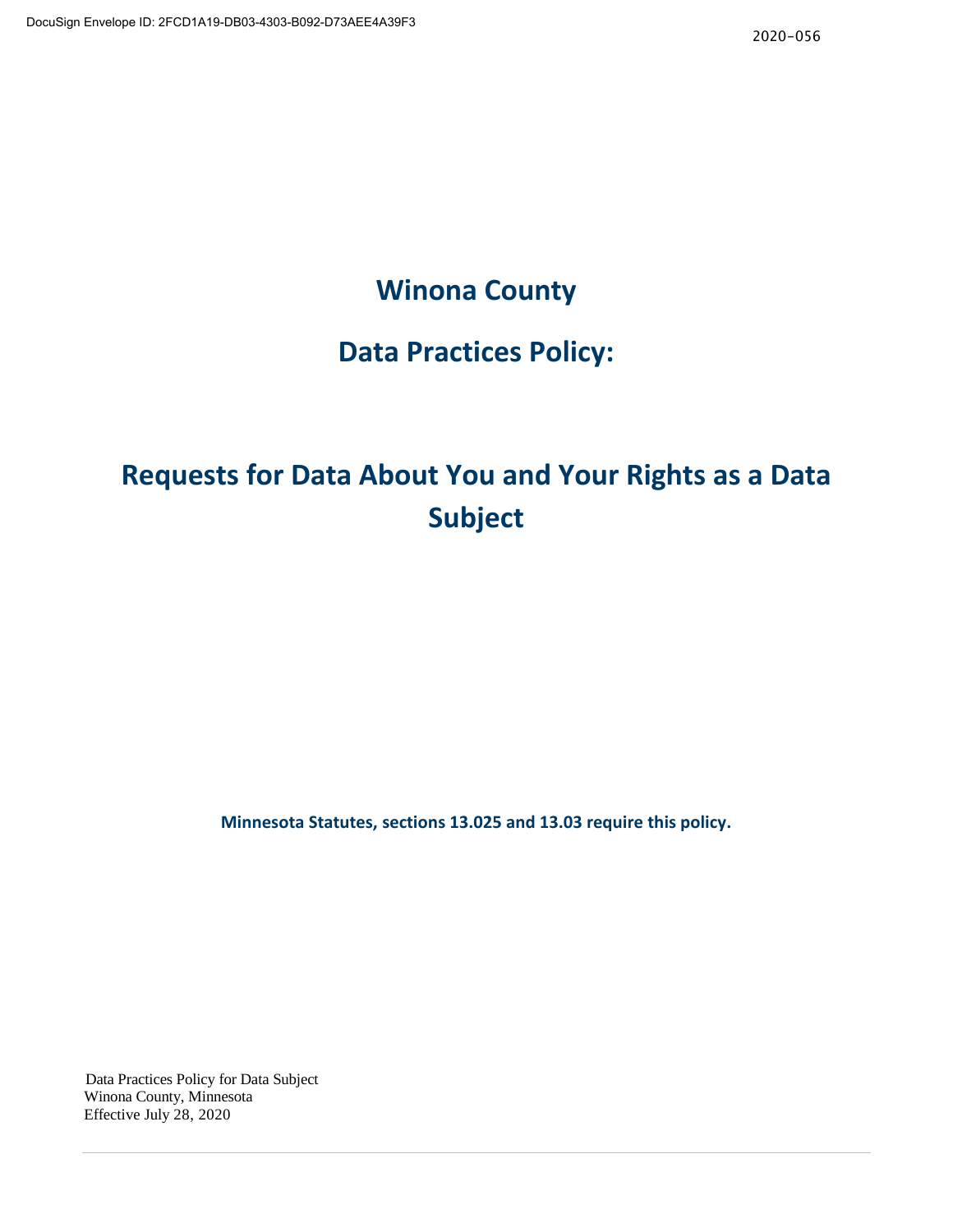### **What is a "Data Subject"?**

When government has information recorded in any form (paper, hard drive, voicemail, video, email, etc.), that information is called "government data" under the Government Data Practices Act (Minnesota Statutes, Chapter 13). When we can identify you in government data, you are the "data subject" of that data. The Data Practices Act gives you, as a data subject, certain rights. This policy explains your rights as a data subject, and tells you how to request data about you, your minor child, or someone for whom you are the legal guardian.

### **When Winona County Has Data About You**

Winona County has data on many people, such as if you are an employee of a government entity, the fact that you work for the entity, and your job title and bargaining unit are public. We can collect and keep data about you only when we have a legal purpose to have the data. We must also keep all government data in a way that makes it easy for you to access data about you.

Government data about an individual have one of three "classifications." These classifications determine who is legally allowed to see the data. Data about you are classified by state law as public, private, or confidential. Here are some examples:

#### **Public Data**

The Data Practices Act presumes that all government data are public unless a state or federal law says that the data are not public. We must give public data to anyone who asks. It does not matter who is asking for the data or why the person wants the data. The following is an example of public data about you that we might have: your name on an application for a Winona County program.

#### **Private data**

We cannot give private data to the general public. We can share your private data with you, with someone who has your permission, with our government entity staff whose job requires or permits them to see the data, and with others as permitted by law or court order. The following is an example of private data about you that we might have: your social security number.

#### **Confidential Data**

Confidential data have the most protection. Neither the public nor you can access confidential data even when the confidential data are about you. We can share confidential data about you with our government entity staff who have a work assignment to see the data, and to others as permitted by law or court order. The following is an example of confidential data about you: your identity as a mandated reporter of child abuse or neglect.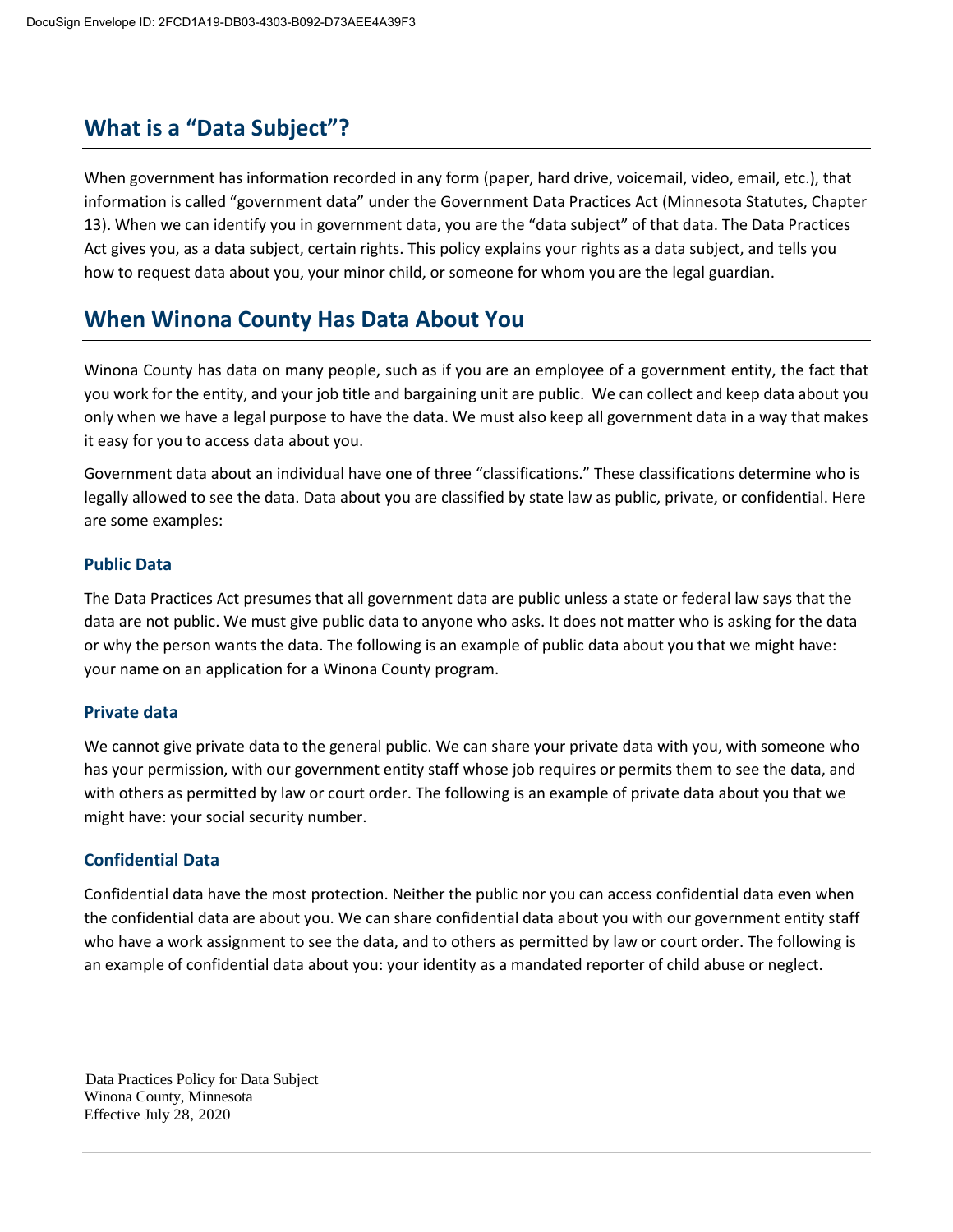# **Your Rights Under the Government Data Practices Act**

As a data subject, you have the following rights.

### **Access to Your Data**

You have the right to look at (inspect), free of charge, public and private data that we keep about you. You also have the right to get copies of public and private data about you. The Data Practices Act allows us to charge for copies. You have the right to look at data, free of charge, before deciding to request copies.

Also, if you ask, we will tell you whether we keep data about you and whether the data are public, private, or confidential.

As a parent, you have the right to look at and get copies of public and private data about your minor children (under the age of 18). As a legally appointed guardian, you have the right to look at and get copies of public and private data about an individual for whom you are appointed guardian.

Minors have the right to ask us not to give data about them to their parent or guardian. If you are a minor, we will tell you that you have this right. We will ask you to put your request in writing and to include the reasons that we should deny your parents access to the data. We will make the final decision about your request based on your best interests.

### **When We Collect Data From You**

When we ask you to provide data about yourself that are not public, we must give you a notice called a Tennessen warning. The notice controls what we do with the data that we collect from you. Usually, we can use and release the data only in the ways described in the notice.

We will ask for your written permission if we need to use or release private data about you in a different way, or if you ask us to release the data to another person. This permission is called informed consent. If you want us to release data to another person, you must use the consent form we provide.

### **Protecting Your Data**

The Data Practices Act requires us to protect your data. We have established appropriate safeguards to ensure that your data are safe.

In the unfortunate event that we determine a security breach has occurred and an unauthorized person has gained access to your data, we will notify you as required by law.

### **When Your Data are Inaccurate or Incomplete**

You have the right to challenge the accuracy and/or completeness of public and private data about you. You also have the right to appeal our decision. If you are a minor, your parent or guardian has the right to challenge data about you.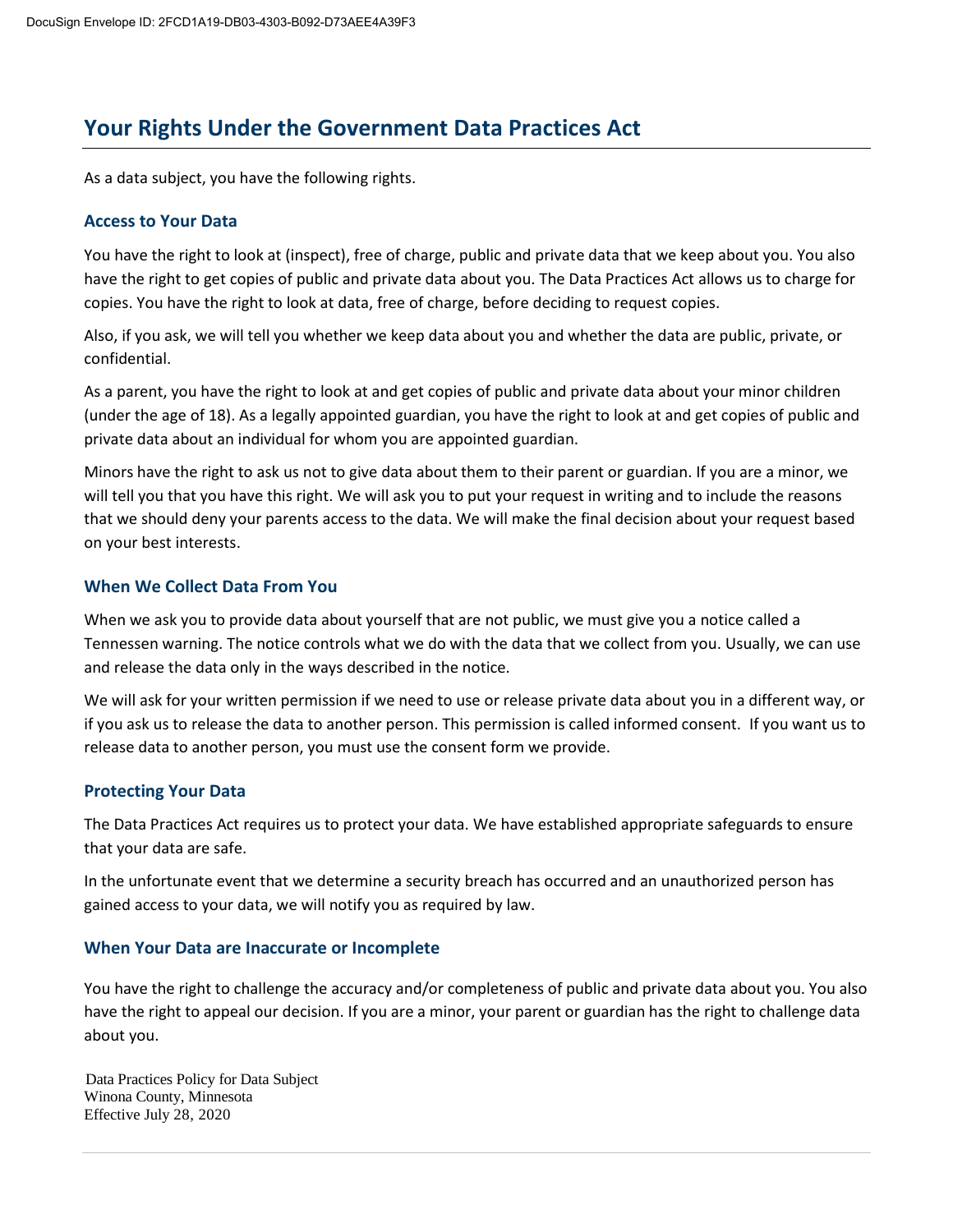### **How to Make a Request For Your Data**

You can ask to look at (inspect) data at our offices, or ask for copies of data that we have about you, your minor child, or an individual for whom you have been appointed legal guardian by making a written request using the data request form on page 7. Written requests will be accepted by mail, fax, email, or personal delivery at the Winona County Administration Department located at 177 Main Street, Winona, Minnesota. Written requests will be reviewed by Winona County's Responsible Authority for data practices or their designee.

We require proof of your identity before we can respond to your request for data. If you are requesting data about your minor child, you must show proof that you are the minor's parent. If you are a legal guardian, you must show legal documentation of your guardianship. Please see the Standards for Verifying Identity on page 8. If you do not provide proof that you are the data subject, we cannot respond to your request.

### **How We Respond to a Data Request**

Upon receiving your request, we will review it.

- We may ask you to clarify what data you are requesting.
- We will ask you to confirm your identity as the data subject.
- If we do not have the data, we will notify you in writing within 10 business days.
- If we have the data, but the data are confidential or not public data about someone else, we will notify you within 10 business days and identify the law that prevents us from providing the data.
- If we have the data, and the data are public or private data about you, we will respond to your request within 10 business days by doing one of the following:
	- o Arrange a date, time, and place to inspect data in our offices, for free; or
	- $\circ$  Provide you with the data within 10 business days. You may choose to pick up your copies, or we will mail or fax them to you. We will provide electronic copies (such as email or CD-ROM) upon request if we keep the data in electronic format.
	- $\circ$  We will provide notice to you about our requirement to prepay for copies.
	- $\circ$  Following our response, if you do not make arrangements within 10 business days to inspect the data or pay for the copies, we will conclude that you no longer want the data and will consider your request closed.
- After we have provided you with your requested data, we do not have to show you the same data again for 6 months unless there is a dispute about the data or we collect or create new data about you.

If you do not understand some of the data (technical terminology, abbreviations, or acronyms), please tell the person who provided the data to you. We will give you an explanation if you ask.

The Data Practices Act does not require us to create or collect new data in response to a data request, or to provide data in a specific form or arrangement if we do not keep the data in that form or arrangement. For example, if the data you request are on paper only, we are not required to create electronic documents to respond to your request. If we agree to create data in response to your request, we will work with you on the details of your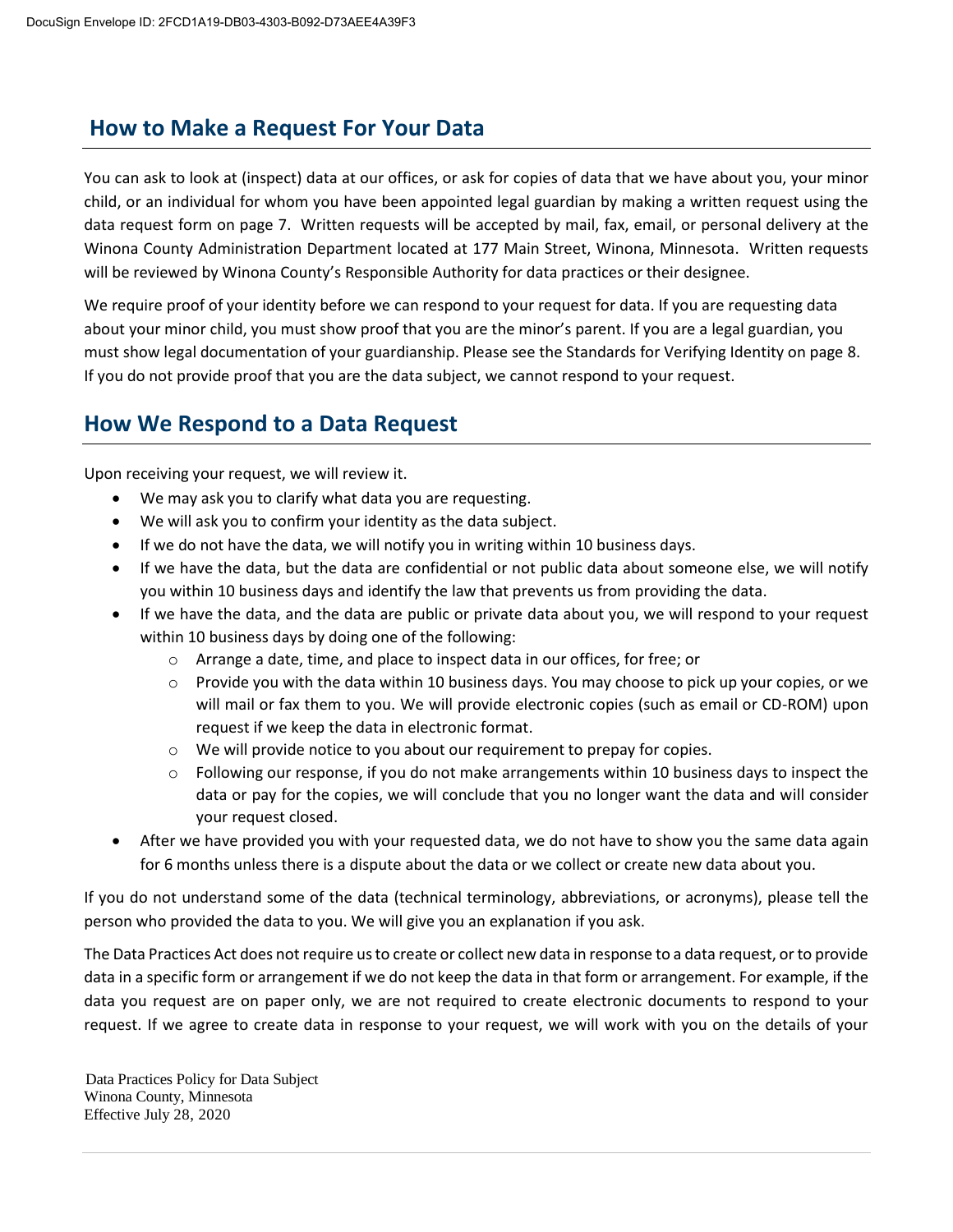request, including cost and response time. In addition, we are not required to respond to questions that are not about your data requests, or that are not requests for government data.

### **Data Practices Contacts - Winona County**

#### **Responsible Authority**

Maureen Holte Assistant County Administrator and Personnel Director 202 West Third Street Winona, Minnesota 55987 (507) 457-6352 mholte@co.winona.mn.us

### **Data Practices Compliance Official**

Karin Sonneman Winona County Attorney 171 West 3rd Street Winona, MN 55987 (507)457-6310 ksonneman@co.winona.mn.us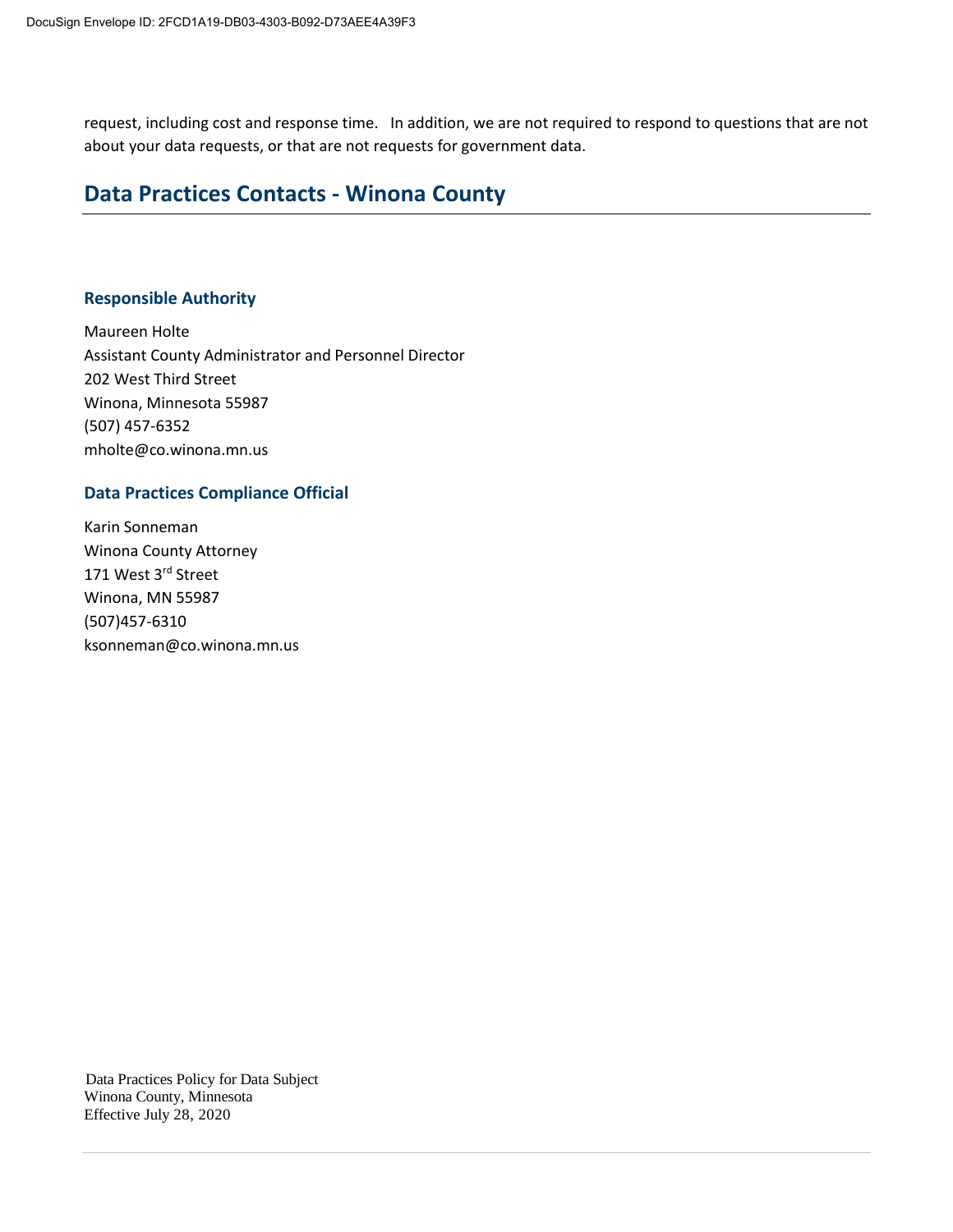## **Copy Costs – Data Subjects**

Minnesota Statutes, section 13.04, subdivision 3 allows us to charge for copies.

You must pay for the copies before we will give them to you.

We do not charge for 100 or fewer pages of black and white, letter or legal size paper copies.

### **Actual Cost of Making the Copies**

We will charge the actual cost of making copies for data about you. In determining the actual cost, we include the employee-time to create and send the copies, the cost of the materials onto which we are copying the data (paper, CD, DVD, etc.), and mailing costs such as postage (if any).

If your request is for copies of data that we cannot copy ourselves, such as photographs, we will charge you the actual cost we must pay an outside vendor for the copies.

The charge for most other types of copies, when a charge is not set by statute or rule, is the actual cost of searching for and retrieving the data, and making the copies or electronically sending the data. Refer to Winona County's Fee Schedule for those specific charges.

In determining the actual cost of making copies, we include employee time, the cost of the materials onto which we are copying the data (paper, CD, DVD, etc.), and mailing costs (if any). If your request is for copies of data that we cannot copy ourselves, such as photographs, we will charge you the actual cost we must pay an outside vendor for the copies.

The cost of employee time to search for data, retrieve data, and make copies will be the hourly wage of the lowestpaid employee who is able to search for, retrieve, and make copies per hour. If, based on your request, we find it necessary for a higher-paid employee to search for and retrieve the data, we will calculate search and retrieval charges at the higher salary/wage.

If possible, and upon request, we will provide you with an estimation of the total cost of supplying copies.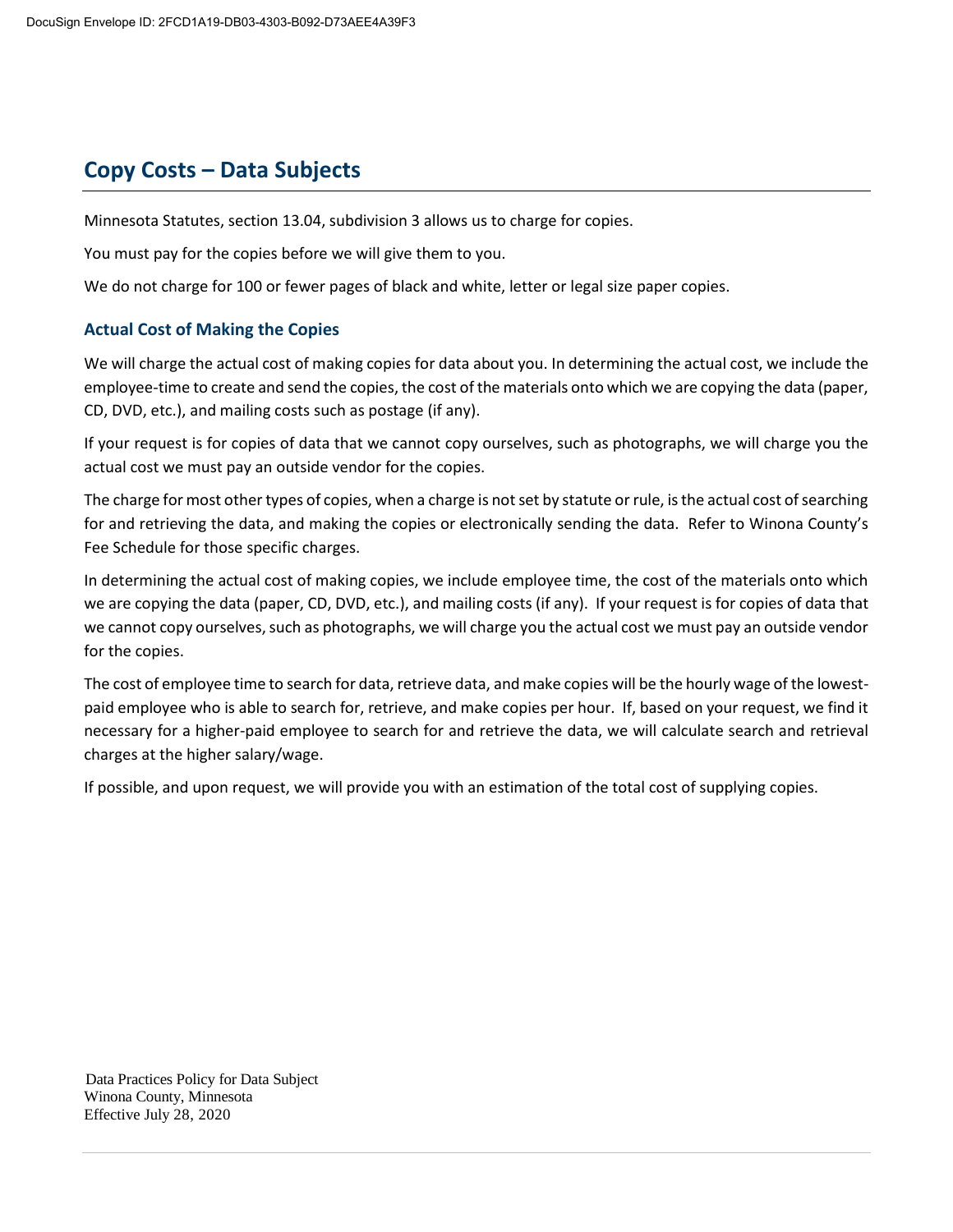### **Data Request Form – Data Subject**

**Request date: \_\_\_\_\_\_\_\_\_\_\_\_\_\_\_\_\_\_\_\_\_\_\_\_\_\_\_\_**

#### **Contact information:**

| Data Subject Name: |  |
|--------------------|--|
|                    |  |

Parent/Guardian Name (if applicable):\_\_\_\_\_\_\_\_\_\_\_\_\_\_\_\_\_\_\_\_\_\_\_\_\_\_\_\_\_\_\_\_\_\_\_\_\_\_\_\_\_\_

Phone number: \_\_\_\_\_\_\_\_\_\_\_\_\_\_\_\_\_\_\_\_\_\_\_\_\_\_\_\_\_\_\_\_\_\_\_\_\_\_\_\_\_\_\_\_\_\_\_\_\_

Email address: \_\_\_\_\_\_\_\_\_\_\_\_\_\_\_\_\_\_\_\_\_\_\_\_\_\_\_\_\_\_\_\_\_\_\_\_\_\_\_\_\_\_\_\_\_\_

**To request data as a data subject, you must show a valid state ID, such as a driver's license, military ID, or passportas proof of identity.**

### **The data I am requesting:**

Describe the data you are requesting as specifically as possible:

*If additional space is needed, please add another sheet to this page.*

#### **I am requesting access to data in the following way:**

- $\square$  Inspection
- □ Copies
- $\Box$  Both inspection and copies

*Note: Inspection is free but WINONA COUNTY charges for copies when the* request is for over 100 paper copies and most other types of copies*.*

#### **We will respond to your request within 10 business days**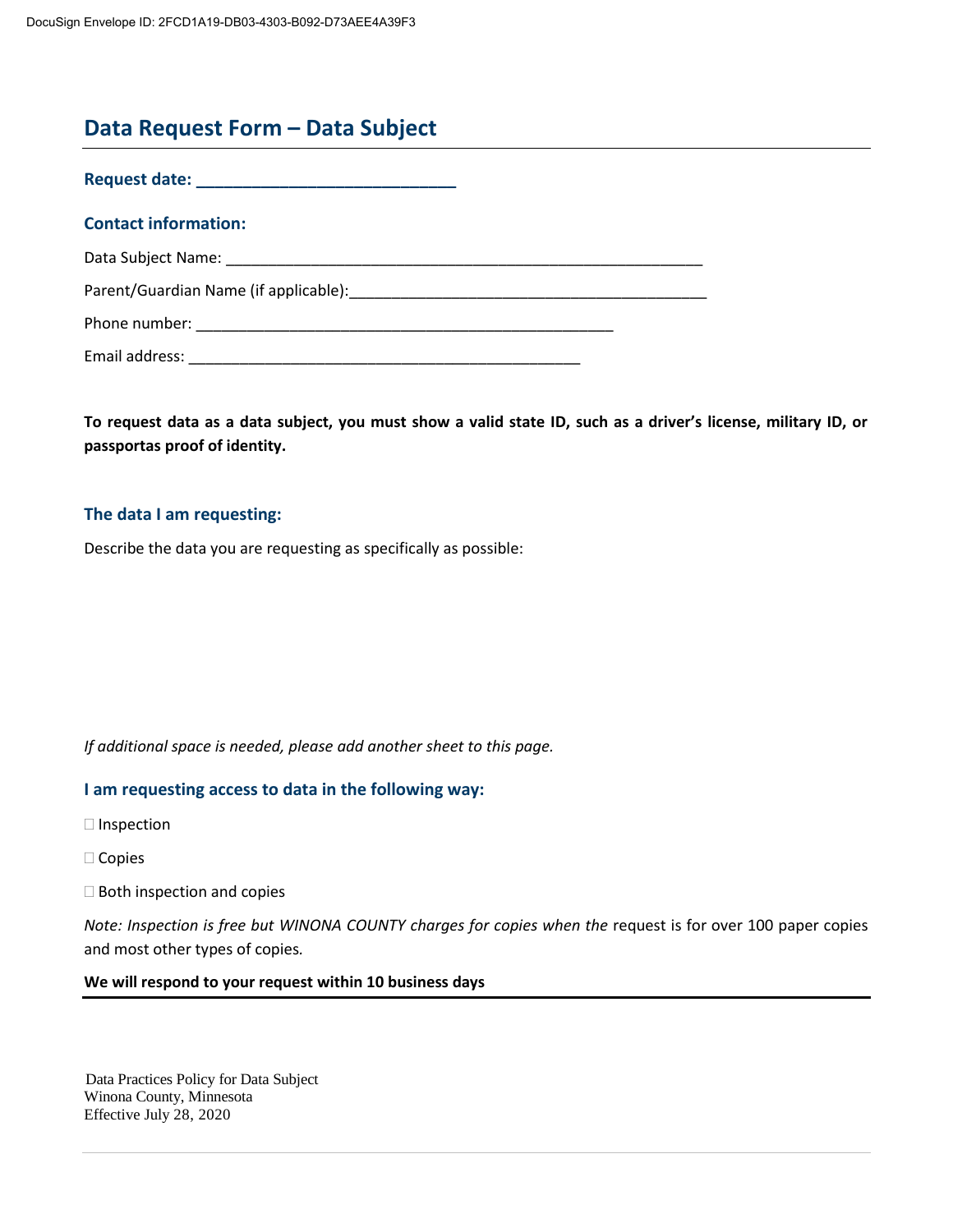### **To Be Completed By Staff Member Responding to Data Request:**

Identity Confirmed Using: \_\_\_\_\_\_\_\_\_\_\_\_\_\_\_\_\_\_\_\_\_\_\_\_\_\_ (indicate form of proof of identity)

Date: \_\_\_\_\_\_\_\_\_\_\_\_\_\_\_\_\_\_\_\_\_\_\_\_\_

Staff Name: \_\_\_\_\_\_\_\_\_\_\_\_\_\_\_\_\_\_\_\_\_\_\_\_\_\_\_\_\_\_\_\_\_\_

Staff Signature: \_\_\_\_\_\_\_\_\_\_\_\_\_\_\_\_\_\_\_\_\_\_\_\_\_\_\_\_\_\_\_

# **Standards for Verifying Identity**

The following constitute proof of identity:

- An adult individual must provide a valid photo ID, such as
	- o a driver's license
	- o a state-issued ID
	- o a tribal ID
	- o a military ID
	- o a passport
	- o the foreign equivalent of any of the above
- A minor individual must provide a valid photo ID, such as
	- o a driver's license
	- o a state-issued ID (including a school/student ID)
	- o a tribal ID
	- o a military ID
	- o a passport
	- o the foreign equivalent of any of the above
- The parent or guardian of a minor must provide a valid photo ID and either
	- o a certified copy of the minor's birth certificate, or
	- $\circ$  a certified copy of documents that establish the parent or guardian's relationship to the child, such as
		- **a** court order relating to divorce, separation, custody, foster care
		- a foster care contract
		- **an affidavit of parentage**
- The legal guardian for an individual must provide a valid photo ID and a certified copy of appropriate documentation of formal or informal appointment as guardian, such as
	- o court order(s)
	- o valid power of attorney

Note: Individuals who do not inspect data or pick up copies of data in person may be required to provide either notarized or certified copies of the documents that are required or an affidavit of ID.